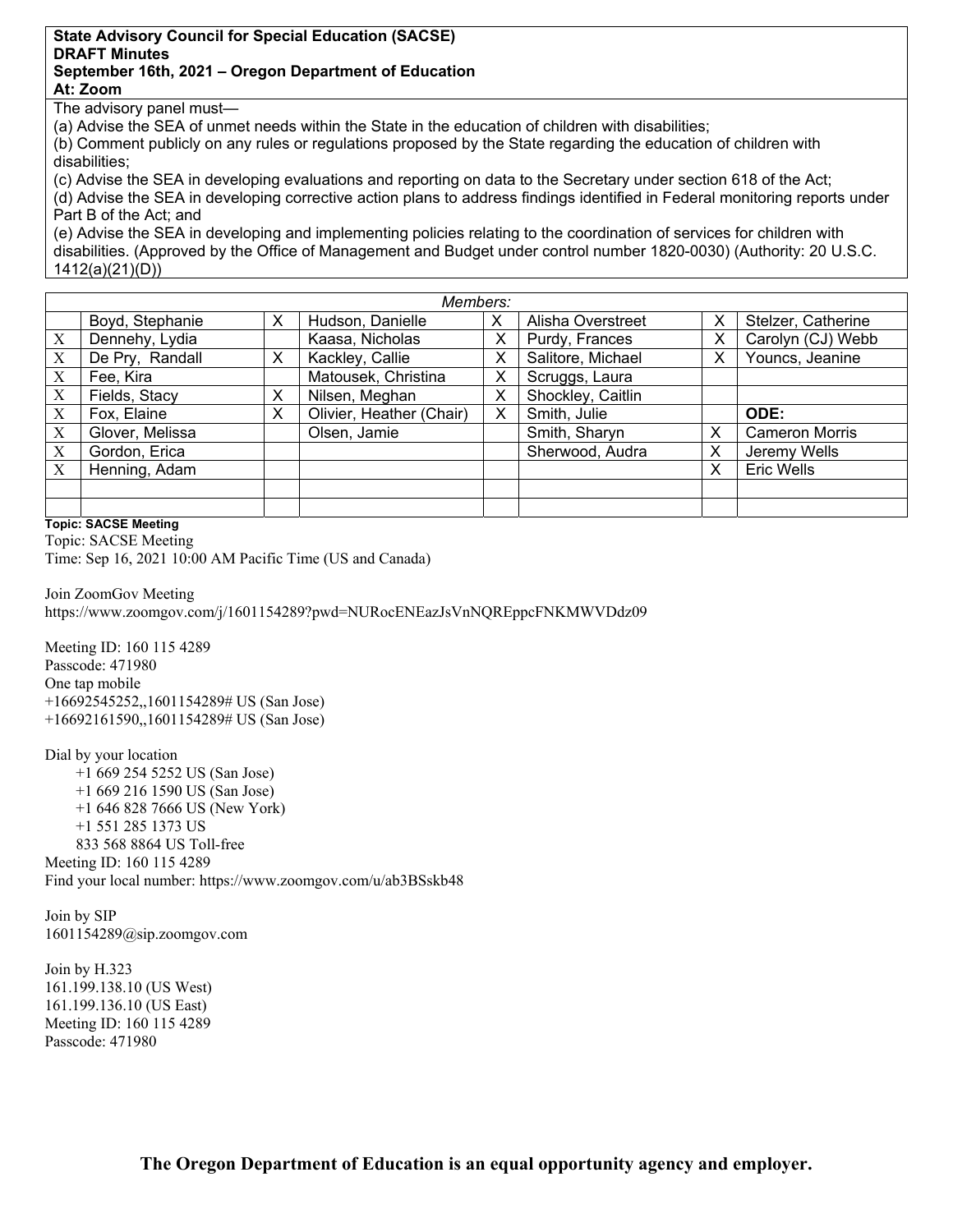| <b>Time</b> | Agenda Item(s)                                                     | <b>Purpose Area</b>    | <b>Item Type</b>  |
|-------------|--------------------------------------------------------------------|------------------------|-------------------|
|             | Welcome: (Heather Olivier, Chair)                                  |                        |                   |
|             | New members Laura Scruggs, Kira Fee, Michael Salitore,             |                        |                   |
| 10:00       | Elaine Fox and Stacey Fields were introduced by Chair              |                        |                   |
|             | Heather Olivier. Jeremy Wells gave Erica Gordon was                |                        |                   |
| 10:10       | shouted out for going from teacher role to parent role and         |                        |                   |
|             | Julie Smith staying on another year to support the                 |                        |                   |
|             | executive team.                                                    |                        |                   |
| 10:10       | SACSE Orientation 101: (Executive Team)                            |                        |                   |
|             | Chair Heather Olivier presented a presentation on                  |                        |                   |
| 10:40       | SACSE.                                                             |                        |                   |
|             | Adopt Agenda/Approve May Minutes                                   |                        |                   |
| 10:40       | Lydia Dennehy motioned to pass the agenda with change<br>$\bullet$ |                        |                   |
|             | made on goals. Erica Gordon seconded. Motion passed.               | Informational/Approval | Discussion/Action |
| 10:50       | Erica Gordon made a motion to pass the May Minutes as<br>$\bullet$ |                        |                   |
|             | presented. Callie Kackley seconded.                                |                        |                   |
|             | Old Business:                                                      |                        |                   |
|             | Update on SACSE documents                                          |                        |                   |
|             | Letter to Colt (HB 2166)<br>$\circ$                                |                        |                   |
|             | Director Eric Wells had an update and it                           |                        |                   |
|             | from Jessica Ventura it looks like SACSE                           |                        |                   |
|             | will be included on the work with the bill.                        |                        |                   |
|             | Letter of Support to PSU<br>$\circ$                                |                        |                   |
|             | Chair Heather Olivier had an update that                           |                        |                   |
|             | the grant was funded. Randall De Prey                              |                        |                   |
|             | spoke on the grant and the doctoral                                |                        |                   |
|             | support there will be for 15 doctoral                              |                        |                   |
|             | students.                                                          |                        |                   |
|             | Stipends for childcare                                             |                        |                   |
|             | Cameron Morris reported out that fiscal can't<br>$\circ$           |                        |                   |
|             | support childcare stipend at this time but can                     |                        |                   |
|             | support travel.                                                    |                        |                   |
|             | Alisha Overstreet spoke on the importance of<br>$\circ$            |                        |                   |
|             | there being the childcare stipend especially as                    |                        |                   |
|             | kids go back to school.                                            |                        |                   |
|             | Director Eric Wells agreed with Alisha Overstreet<br>$\circ$       |                        |                   |
|             | and the importance of the work moving forward.                     |                        |                   |
|             | <b>Updated Application</b>                                         |                        |                   |
|             | $\circ$ Members gave feedback on making the Equity                 |                        |                   |
| 10:50       | Stance more accessible.                                            |                        |                   |
|             | Feedback was given to add hyperlink for                            | (a)                    | Discussion/Action |
| 11:40       | submission in an email to Jeremy Wells.                            |                        |                   |
|             | <b>Annual Report Format</b>                                        |                        |                   |
|             | Callie Kackley offered to team up with Cameron<br>$\circ$          |                        |                   |
|             | Morris to apply the SICC format to the new                         |                        |                   |
|             | application.                                                       |                        |                   |
|             | Current 2020-2021 Annual Report was approved<br>$\circ$            |                        |                   |
|             | for submission to Assistant-Superintendent Colt                    |                        |                   |
|             | Gill after Lydia Dennehy motioned and Meghan                       |                        |                   |
|             | Nilson seconded.                                                   |                        |                   |
|             | March SACSE Meeting Date                                           |                        |                   |
|             | January date is now the Joint<br>$\circ$                           |                        |                   |
|             | Purpose/need for March meeting<br>$\circ$                          |                        |                   |
|             | Visiting schools (Charter, public, etc.)                           |                        |                   |
|             | was discussed as part of the work and                              |                        |                   |
|             | goals. Callie Kackley suggested breaking                           |                        |                   |
|             | into smaller groups as a possibility.                              |                        |                   |
|             | From Julie Smith, "We have uncovered<br>٠                          |                        |                   |
|             | unmet needs and additional stakeholders                            |                        |                   |
|             | through these visits as well as innovative                         |                        |                   |
|             | practices."                                                        |                        |                   |
|             | Frances Purdy spoke on the importance                              |                        |                   |
|             | of leaving lots of time for interaction and                        |                        |                   |
|             | questions.                                                         |                        |                   |
|             |                                                                    |                        |                   |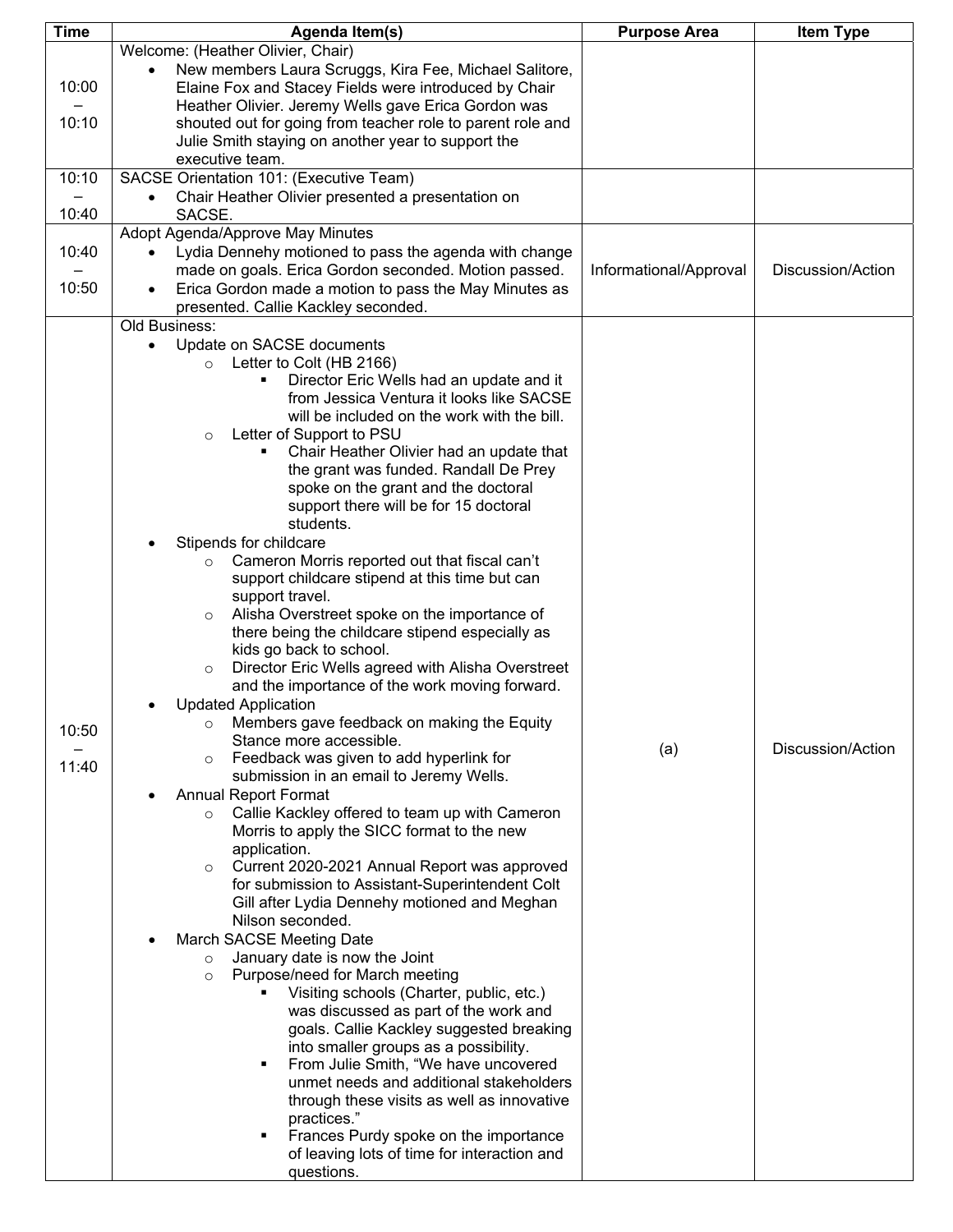|          | Jeremy Wells spoke on researching                                                                     |                      |                   |
|----------|-------------------------------------------------------------------------------------------------------|----------------------|-------------------|
|          | availability for parents on the date over<br>Christmas and exploring availability and                 |                      |                   |
|          | joint goals.                                                                                          |                      |                   |
|          | Jeremy Wells spoke on the Executive                                                                   |                      |                   |
|          | Team making a 1 pager to reach out to                                                                 |                      |                   |
|          | Districts and ESDs for scheduling the                                                                 |                      |                   |
|          | Zoom time periods on the agenda.                                                                      |                      |                   |
|          | From Callie Kackley, "Maybe if we plan                                                                |                      |                   |
|          | toward later in the Spring we will be able<br>to do it in person!"                                    |                      |                   |
|          | Update by-laws<br>٠                                                                                   |                      |                   |
|          | Executive Team will review By-laws and get to<br>$\circ$                                              |                      |                   |
|          | Policy Team for SACSE to review next meeting.                                                         |                      |                   |
|          | <b>Committee Work</b>                                                                                 |                      |                   |
|          | Develop a strategy for how Committee work will look like                                              |                      |                   |
| 11:40    | Shareout will be during public comment time as<br>we have no Public Comment.                          |                      |                   |
|          | Policy Committee sent a spreadsheet to<br>$\circ$                                                     | Informational        | <b>Discussion</b> |
| 12:00    | Cameron to be uploaded to the SACSE drive and                                                         |                      |                   |
|          | the committee work will continue on it.                                                               |                      |                   |
|          | Membership Committee reported out on Region 1<br>$\circ$                                              |                      |                   |
|          | and 2 recruitment and using the flyer and                                                             |                      |                   |
| 12:00    | Lunch break                                                                                           |                      |                   |
| 12:30    |                                                                                                       |                      |                   |
|          | Public Comment                                                                                        |                      |                   |
|          | Work on Group Goals<br>$\bullet$                                                                      |                      |                   |
|          | (Fill remainder of time with on-going conversation around<br>٠                                        |                      |                   |
| 12:30    | mentoring and youth participation: Executive Team)                                                    |                      |                   |
| $-1:00$  | Goals from 2019-2020 were pushed forward due<br>$\circ$                                               |                      |                   |
|          | to Joint Goals work and reality of the pandemic.                                                      |                      |                   |
|          | SACSE Goals to be sent out with Joint Goals for<br>$\circ$<br>feedback from SACSE members.            |                      |                   |
|          | Youth Participation Conversation (on-going)                                                           |                      |                   |
|          | CJ Webb spoke on Youth and Young Adult<br>$\circ$                                                     |                      |                   |
|          | Engagement Advisory (YYEA) and the youth                                                              |                      |                   |
|          | representative gets credit for attending and be an                                                    |                      |                   |
|          | ad hoc member.                                                                                        |                      |                   |
|          | https://www.youthera.org/yyea<br>$\circ$<br>Jeremy Wells advised making the time more                 |                      |                   |
|          | $\circ$<br>accessible so it'd be after lunch and that we                                              |                      |                   |
| $1:00 -$ | prioritize their time in school.                                                                      |                      |                   |
| 1:15     | Connect with fiscal over getting stipends for their<br>$\circ$                                        | <b>Discussion</b>    | <b>Discussion</b> |
|          | work with ODE.                                                                                        |                      |                   |
|          | Heather Olivier spoke on getting a smaller group<br>$\circ$                                           |                      |                   |
|          | together with TAESE to see if there are any other<br>states who are doing Youth representation on the |                      |                   |
|          | Council.                                                                                              |                      |                   |
|          | From C.J. Webb, "I was going to arrange a<br>$\circ$                                                  |                      |                   |
|          | meeting on this with Lydia, Adam and                                                                  |                      |                   |
|          | Stacyanyone else?"                                                                                    |                      |                   |
|          | Updates from ODE: (Eric Wells, Director OESO)                                                         |                      |                   |
|          | <b>New Staff</b><br>$\bullet$                                                                         |                      |                   |
|          | <b>RSSL Guidance</b><br><b>General Supervision Update</b>                                             |                      |                   |
| $1:15 -$ | <b>Recovery Services</b>                                                                              |                      |                   |
| 1:40     | o Engagement Process                                                                                  | Informational/Advise | <b>Discussion</b> |
|          | Director Eric Wells presented a                                                                       |                      |                   |
|          | powerpoint on the RSSL Guidance, the                                                                  |                      |                   |
|          | settlement, General supervision update                                                                |                      |                   |
|          | and recovery services.                                                                                |                      |                   |

**The Oregon Department of Education is an equal opportunity agency and employer.**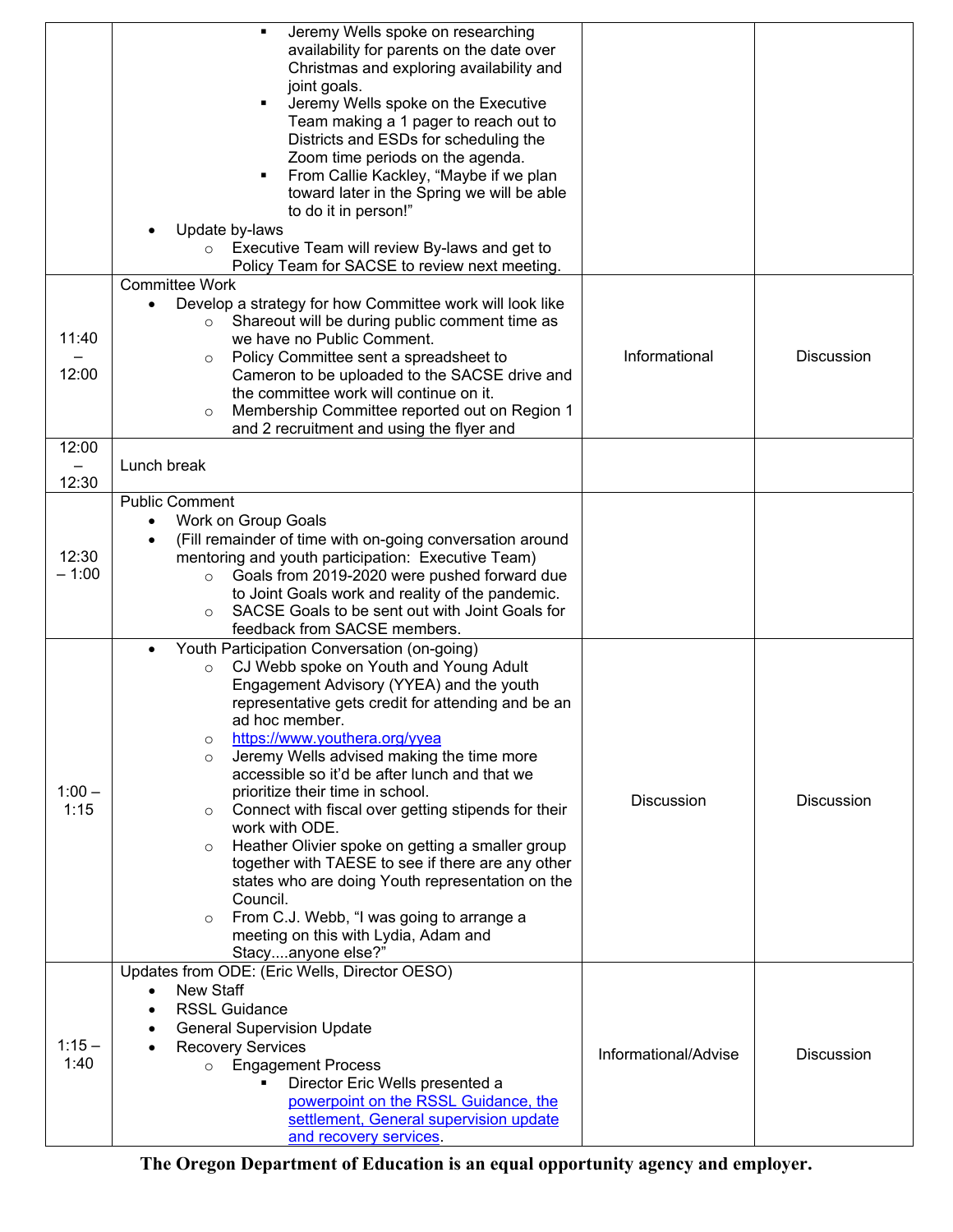|                  | Well rounded Access Program (WRAP): Beth<br>$\bullet$<br>Blumenstein: Senior Strategist for Well Rounded<br>Learning<br>Beth Blumenstein presented a powerpoint on<br>$\circ$<br><b>Well rounded Access (WRAP).</b><br>O                                                                                                                                                                                                                                                                                                                                                                                                                                                                                                                                                                                                                                                                                                                                                                                                                                                                                                                                                                                                                                                                                                                                                                  |                      |                   |
|------------------|-------------------------------------------------------------------------------------------------------------------------------------------------------------------------------------------------------------------------------------------------------------------------------------------------------------------------------------------------------------------------------------------------------------------------------------------------------------------------------------------------------------------------------------------------------------------------------------------------------------------------------------------------------------------------------------------------------------------------------------------------------------------------------------------------------------------------------------------------------------------------------------------------------------------------------------------------------------------------------------------------------------------------------------------------------------------------------------------------------------------------------------------------------------------------------------------------------------------------------------------------------------------------------------------------------------------------------------------------------------------------------------------|----------------------|-------------------|
| $1:40 -$<br>1:55 | <b>Committee and Constituents Reports</b><br>Report out from the Dispute Resolution Committee<br>Report out from other Advisory Councils that have<br>applicable information<br>Callie Kackley reported out on her constituent<br>$\circ$<br>report that many students did well with CDL and<br>that the supports aren't there now with the return<br>to school. Callie Kackley said the request would<br>be for families to fall into the option of medical<br>fragility for why they wouldn't be in school but still<br>have school community.<br>Lydia Dennehy reported out on her constituency<br>$\circ$<br>report. In Portland quite a few families wanted<br>CDL.<br>Danielle Hudson also spoke on Portland area<br>$\circ$<br>and how CDL was helping those with complex<br>needs. The online option that wasn't setup to<br>meet the variety of needs students was a new<br>reality.<br>Laura Scruggs spoke on how the face to face<br>$\circ$<br>that students got with teachers with CDL is<br>needed. The transition to large classrooms<br>wasn't handled well either of creating systems to<br>support students in general education<br>classrooms.<br>Lydia Dennehy made a motion that Callie<br>$\circ$<br>Kackley work with Chair on including more<br>learning options for special education students in<br>a work committee. Meghan Nilson seconded.<br>Motion passed. | Informational        | <b>Discussion</b> |
| $1:55 -$<br>2:45 | <b>New Business</b><br>WestEd (Nicole/Jordan) Update<br>Nicole and Jordan gave an update on<br>redesigning the IDEA general<br>supervision system. Jordan will be<br>leading stakeholder engagement and<br>WestEd is looking forward to SACSE<br>feedback.<br>WestEd as a standing point on the<br>agenda moving forward for this year to<br>give updates on the General Supervision<br>work.<br>SACSE/SICC Work Groups Report out<br>SACSE Leads will update group<br>$\circ$<br>CJ Webb reported out on Goal number 1.<br>Developed a survey to get out.<br>Importance of canvassing and<br>connecting with community leaders. Will<br>come forward with working<br>recommendations to next step.<br>Heather Olivier reported on Goal number<br>٠<br>2. To gather statewide policies on<br>inclusive practices. Gathered district and<br>state examples and barriers of bringing it<br>to scale. Forming a joint statement on<br>inclusion and coming up with smart goals<br>with larger visions and goal in mind.<br>Working meetings to move forward.                                                                                                                                                                                                                                                                                                                                 | Informational/Advise | Discussion/Action |